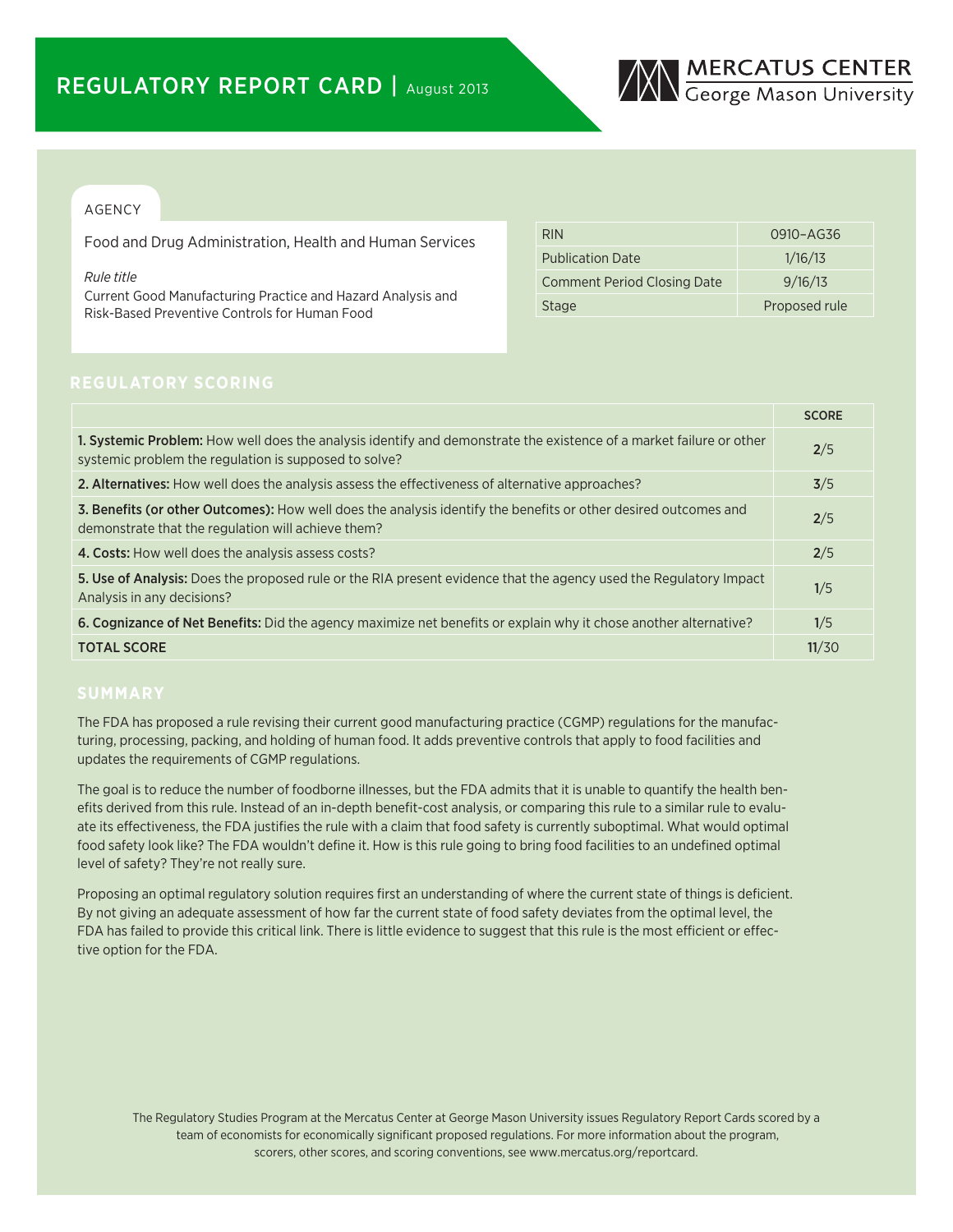

| 1. Systemic Problem: How well does the analysis identify<br>and demonstrate the existence of a market failure or<br>other systemic problem the regulation is supposed to<br>solve?                                                                                                                                   | 2/5   |                                                                                                                                                                                                                                                                                                     |
|----------------------------------------------------------------------------------------------------------------------------------------------------------------------------------------------------------------------------------------------------------------------------------------------------------------------|-------|-----------------------------------------------------------------------------------------------------------------------------------------------------------------------------------------------------------------------------------------------------------------------------------------------------|
| Does the analysis identify a market failure or other sys-<br>temic problem?                                                                                                                                                                                                                                          | 4/5   | The FDA believes food facilities underproduce safety measures that contribute to<br>illness. This is more of a belief than a fully considered hypothesis. The FDA sees a<br>problem of risk for foodborne illness from food but does not analyze the problem in<br>terms of incentive structures.   |
| Does the analysis outline a coherent and testable theory<br>that explains why the problem (associated with the out-<br>come above) is systemic rather than anecdotal?                                                                                                                                                | 2/5   | The FDA believes that the industry lacks incentives to invest in safety measures from<br>"farm to fork," leading it to conclude that the market may not provide the incentives<br>necessary for optimal food safety. The FDA implicitly assumes that business knows<br>little about best practices. |
| Does the analysis present credible empirical support for<br>the theory?                                                                                                                                                                                                                                              | 1/5   | The analysis presents little to no empirical evidence that current industry practices<br>are lacking or that food safety has been declining over time.                                                                                                                                              |
| Does the analysis adequately address the baseline?<br>That is, what the state of the world is likely to be in the<br>absence of federal intervention not just now but in the<br>future?                                                                                                                              | 2/5   | The FDA does not discuss what advances, if any, would be forthcoming from incen-<br>tives by industry to provide safety measures. The FDA implicitly assumes future<br>food safety improvements only stem from proposed rules; thus, current regulations<br>are the baseline.                       |
| Does the analysis adequately assess uncertainty about<br>the existence or size of the problem?                                                                                                                                                                                                                       | 1/5   | The FDA has spent little time assessing the current state of food safety practices<br>and whether or not asserted problems are increasing, decreasing or staying con-<br>stant. The analysis does recognize problems of estimation uncertainty but does not<br>really assess them.                  |
| 2. Alternatives: How well does the analysis assess alterna-<br>tive approaches?                                                                                                                                                                                                                                      | 3/5   |                                                                                                                                                                                                                                                                                                     |
| Does the analysis enumerate other alternatives to address<br>the problem?                                                                                                                                                                                                                                            | 3/5   | The FDA provides three alternatives that represent application of the same regu-<br>lations to three different thresholds of firms size: those with annual revenues of<br>\$250,000, \$500,000 and \$1,000,000.                                                                                     |
| Is the range of alternatives considered narrow (e.g., some<br>exemptions to a regulation) or broad (e.g., performance-<br>based regulation vs. command and control, market<br>mechanisms, nonbinding guidance, information disclo-<br>sure, addressing any government failures that caused the<br>original problem)? | $2/5$ | Options reflect very narrow applications of command-and-control regulations that<br>require all affected farmers to meet minimum standards.                                                                                                                                                         |
| Does the analysis evaluate how alternative approaches<br>would affect the amount of benefits or other outcome<br>achieved?                                                                                                                                                                                           | 3/5   | Benefits are crudely assessed, based on three-firm-size thresholds.                                                                                                                                                                                                                                 |
| Does the analysis identify and quantify incremental costs<br>of all alternatives considered?                                                                                                                                                                                                                         | 3/5   | Costs assessment is based on three-firm-size thresholds.                                                                                                                                                                                                                                            |
| Does the analysis identify the alternative that maximizes<br>net benefits?                                                                                                                                                                                                                                           | 2/5   | Benefits are qualitative, so the analysis does not construct a net-benefit calculation.                                                                                                                                                                                                             |
| Does the analysis identify the cost-effectiveness of each<br>alternative considered?                                                                                                                                                                                                                                 | $2/5$ | Examines average annualized cost per facility based on three-firm-size thresholds;<br>cost-effectiveness analysis should focus on cost per unit of benefit.                                                                                                                                         |
| 3. Benefits (or other Outcomes): How well does the analy-<br>sis identify the benefits or other desired outcomes and<br>demonstrate that the regulation will achieve them?                                                                                                                                           | 2/5   |                                                                                                                                                                                                                                                                                                     |
| Does the analysis clearly identify ultimate outcomes that<br>affect citizens' quality of life?                                                                                                                                                                                                                       | 4/5   | The analysis identifies better food safety leading to fewer illnesses as the ultimate<br>outcome of the rule.                                                                                                                                                                                       |
| Does the analysis identify how these outcomes are to be.<br>measured?                                                                                                                                                                                                                                                | 4/5   | The FDA estimates the economic burden of illnesses that could potentially be pre-<br>vented by this rule.                                                                                                                                                                                           |